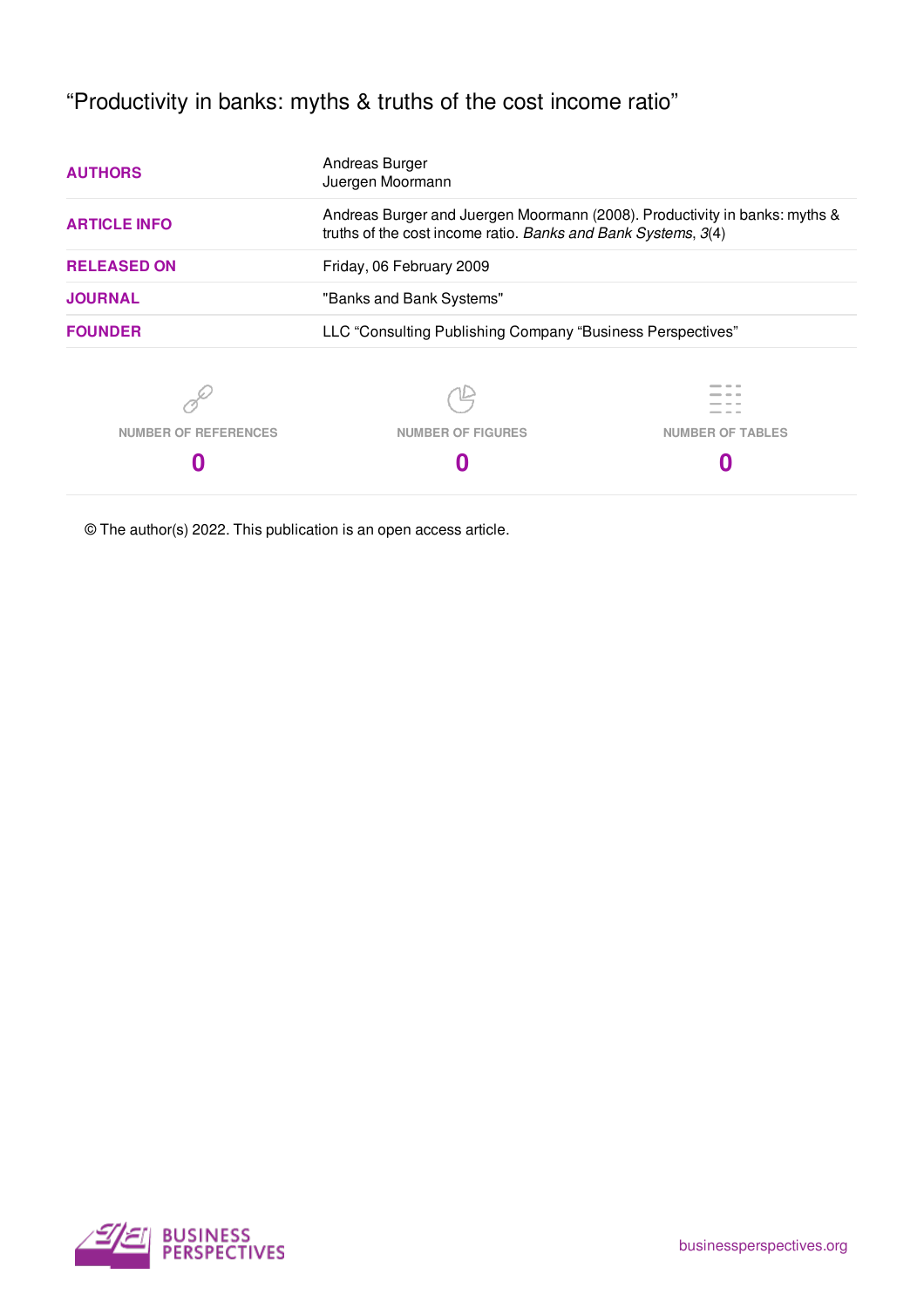### Andreas Burger (Germany), Juergen Moormann (Germany)

# Productivity in banks: myths & truths of the Cost Income Ratio

### Abstract

Understanding productivity is essential for banks when considering the fierce international competition. Yet, how do banks perform in terms of their productivity? And how can productivity be measured? A popular measure for productivity and efficiency in banking is the Cost Income Ratio (CIR). But this measure is misleading in both terms. This article discusses the difficulties in measuring productivity in banks and criticizes the inadequate usage of the CIR. In order to derive an approximation of a bank's productivity an adjusted CIR measure is proposed. The elimination of unwanted effects is conducted in a pragmatic way and is based on publicly available data. This approach is illustrated using large European stock exchange-listed banks as an example. Furthermore, new opportunities for measuring the banks' productivity are outlined on the basis of introducing efficiency measurements on a process level.

**Keywords:** Cost Income Ratio (CIR), efficiency measurement, productivity in banks, productivity measurement, Data Envelopment Analysis (DEA).

**JEL Classification:** G21, L25, M16.

### Introduction

Competition in the banking industry has intensified enormously in recent years, a trend that can be observed particularly in the fragmented European banking market. Accordingly, the consolidation of market participants has proceeded at a steady rate and has crossed national borders and dimensions. In fact, the pace has even intensified as a result of the current financial market crises. After establishing large enterprises in several countries, the industry is witnessing the emergence of banks with a value and profitability exceeding any size known thus far. For example, the market capitalization of the five biggest European banks represented \$ 193 Bn. for HSBC, \$ 92 Bn. for Banco Santander, \$ 84 Bn. for BNP Paribas, \$ 64 Bn. for Intesa Sanpaolo and \$ 48 Bn. for Unicredit (30.09.2008). In many countries the prices for banking products – in terms of interest rates, commissions and fees – are under pressure. A general decline of margins as well as a far reaching assimilation within Europe is expected for the future. This process is accelerated by the harmonization efforts of the European Commission for the financial services market.

2.The profitability of banks is particularly influenced by two factors: The respective market conditions regarding competition and price levels as well as service production capability (Varmaz, 2006). The main indicators for evaluating service capability are productivity and efficiency. Studies of efficiency show that there are large differences between different banks' service capabilities. The room for improvement in comparison to *best-practice banks* is usually estimated at 15% to 25% (Berger and Humphrey, 1997; Beccalli, Casu, and Giradone, 2006). These inefficiencies offer opportunities for increasing productivity and, consequently, for improving the banks´ profitability.

Thus, the question arises how banks perform in terms of their productivity and who will belong to the successful banks in the next years. The following sections deal with the current development in a European context and the measurement of productivity and efficiency. The analysis starts with the traditional *Cost Income Ratio* (CIR) – a popular and critical measure for a bank's productivity. In the course of this paper the adjustment of the CIR is explained and new approaches for measuring efficiency in banks on a process level are introduced.

### 1. Harmonization of the European banking market

The European Commission pursues a consequent policy to reduce inefficiencies in national markets and oligopolistic structures with the goal of establishing a harmonized market for financial services (European Commission, 2005). According to the European Commission, a "*Level Playing Field*" does not exist at this point in time. In its analysis of the retail banking sector, the European Commission ascertained a latent inelasticity of prices in local markets, which is caused by a lacking demand power. The reason is restricted competition resulting from market participants' efforts to close off their markets and to create market entry barriers. This in turn results in significant differences in prices for deposits and loans as well as prices for additional banking services (EU Commission, 2006). Consequently, significant differences in profitability among European banks can be observed.

The creation of an integrated, open and efficient European market for financial services is the central mission of the European Commission. An efficient banking system generates stability and is beneficial for the consumer. From an economic point of view, only highly productive, i.e. efficient suppliers will survive in conditions of fair and transparent competition, as the margins will continuously decrease and inefficient market participants will thus vanish from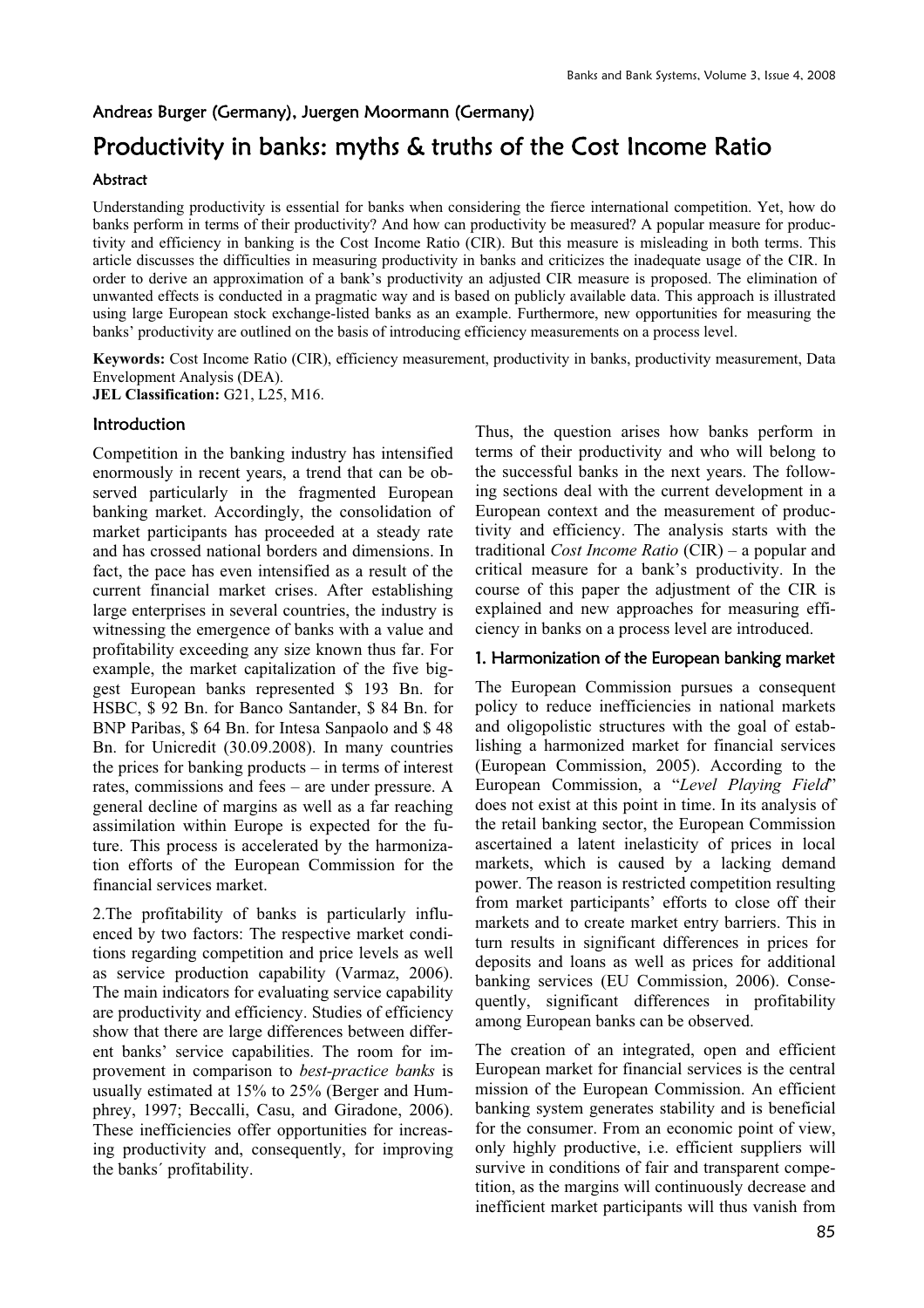the market. In such an environment it is almost impossible to set up oligopolistic structures to achieve excessive yields at the expense of the customers.

Considering the aforementioned harmonization efforts, a successive assimilation of margins and at the same time a decrease of margins are to be expected in the European financial services sector. This development also affects increasingly the East- and Southeast-European markets. The opportunity to achieve a high profitability by realizing high margins in local markets with low levels of competition will decrease step by step. This awareness plays a decisive role in the strategies of banks. Clearly, established banks which have benefited from the conditions until now are hesitant when it comes to abandoning their convenient source of income. Yet, it seems unavoidable that in the future the productivity of banks will gain increased importance for generating profitability (Vennet, 2002; Rose and Hudgins, 2004; Poddig and Varmaz, 2005).

### 2. Productivity and efficiency in banks

The aspects of measuring, analyzing and optimizing operational performance play a vital role when the decrease of margins is considered. Especially, the evaluation of productivity and efficiency of banks is critically important (Burger, 2008).

*Productivity* expresses the relation of output and input. The measurement is directly based on quantities. Productivity is an operational ratio which can be easily calculated and compared. Its strong relatedness to the production process and the consideration of specific input and output qualities allows for a measurement of the "success" of transforming input into output. Additionally, productivity can also be measured under consideration of price components. Thus, several factors with different dimensions can be aggregated. But monetary assessment of the factors represents only a "support calculation". Experience in banks shows that it is extremely difficult to compare productivity of different banks as distinct and accepted definitions for the main terms (e.g., order volume, card transaction) do not even exist.

Measurement of productivity is particularly crucial in process management in order to determine service capability and to identify improvement opportunities. A bank is more productive than its competitors if, for instance, a security transaction is settled and cleared with fewer resources, i.e. either fewer working hours or lower costs.

4.The term *efficiency* is often used as a synonym for productivity, but according to Cooper, Seiford and Zhu (2004), Coelli et al. (2005), and Sherman and Zhu (2006) this is not accurate. There are many

discussions and public announcements of improvement programs in business journals and in the banking community. Yet, "efficiency" is neither precisely defined nor measured.

Efficiency can be understood as a comparative concept. The result of transforming input into output is compared to a benchmark which is basically represented by the best-practice case. The precise definition of the underlying elements, however, depends on the particular case at hand (Forsund and Hjalmarsson, 1974). An evaluation of efficiency is impossible if only a single measurement point or several measurement points without an according benchmark exist. A scientific definition of efficiency usually follows the Pareto-Koopmans concept. "Full (100%) efficiency is attained for an object […] if and only if none of its inputs or outputs can be improved without worsening some of its other inputs or outputs" (Cooper, Seiford and Zhu, 2004). A bank, a branch or a business process is efficient if and only if it utilizes – in comparison to other similar objects – the technical facilities and input factors in the optimal way (*technical efficiency*), uses the resources in the best possible way (*allocative efficiency*) and produces at an optimal scale (*scale efficiency*) (Coelli et al., 2005).

The measurement of efficiency represents an advancement of productivity analysis. The concept of efficiency is based – in simple terms – on the calculation of total productivity under consideration of different input and output factors. The position and functional form of the efficiency line, which is represented by the sum of all best-practice cases, are usually not known so that estimation is necessary.

## 3. CIR – the productivity ratio for banks?

In scholarly journals and business practice, including evaluations of rating companies, the discussion about productivity and efficiency in banks is mostly based on the *Cost Income Ratio* (CIR), which is also known as *efficiency ratio*. Even though the predication power of the CIR is not clear at all, this ratio is widely regarded as a yardstick when comparing productivity and efficiency of banks. The commonly held notion claims that a high CIR is equivalent to low productivity and low efficiency and vice versa. However, the limited predication power of the CIR becomes apparent in the next two subsections. Consequently, an adjusted CIR is suggested afterwards. The procedure allows for an indicative and pragmatic measurement of productivity in banks.

**3.1. Structure of the cost income ratio.** The cost income ratio puts expenses (administrative costs) and earnings (operating income) of a bank in relation to each other. The CIR shows how many Euros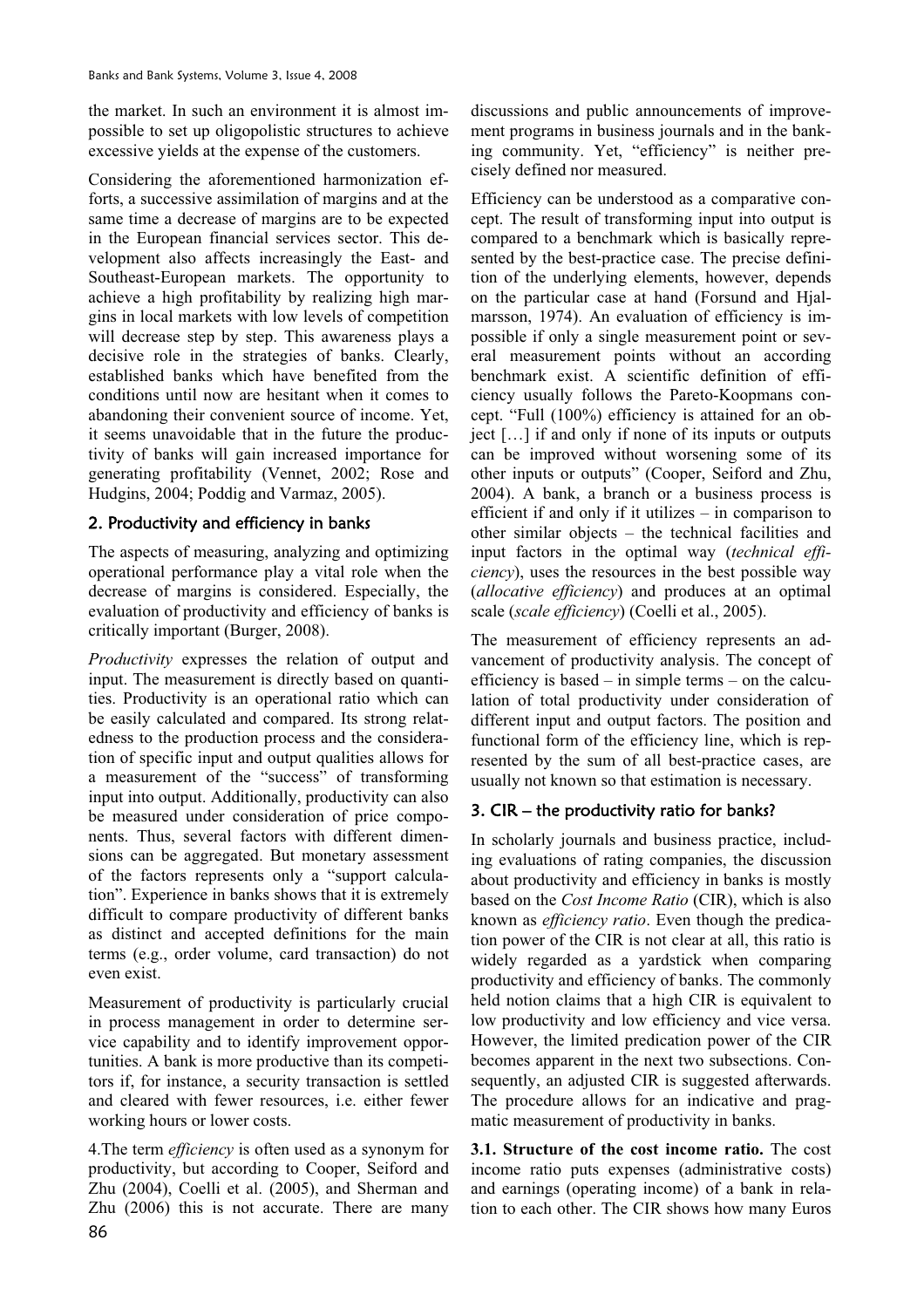(or dollars etc.) were needed in a given period of time to generate one Euro (or dollar etc.) in revenue. Consequently, the CIR measures the output of a bank in relation to its utilized input. Figure 1 shows the components needed to determine the CIR.



Source: ProcessLab

**Fig. 1. Scheme of CIR calculation and quantitative example**

The provision for risks, which decreases the earnings in the profit and loss calculation, is usually not included. Non-recurring earnings or expenses are handled differently: (1) Gross earnings (interest and commission surplus) are put in relation to administrative expenses. (2) All operative income components (gross earnings plus trading result and other income) are placed in relation to administration expenses. Some banks also disclose an adjusted CIR which eliminates non-recurring effects.

The comparison of banks based on the CIR is fast and easily feasible, and the result appears to be intuitive. The simplicity is certainly an advantage of the CIR, and this might be a reason for its popularity. The ratio is considered to be meaningful for investors. Practically every bank discloses the ratio in its company reports.

**3.2. Factors influencing the CIR.** A closer look at the CIR calculation reveals that price components (interest rates, commission fees and factor costs) influence the determination of earnings and expenses and consequently distort the predication power of the CIR. While the determination of earnings is based on sales quantities, which are assessed on the basis of prices, the determination of administrative costs requires costs of production factors (in particular, labor costs per head). Particularly the consideration of prices on the earnings side seems to be problematic for the measurement of productivity. The purpose of measuring productivity is to detect the level of a bank's production and settlement capability. Therefore, market conditions reflected in prices as well as sales revenues of a bank should not be included in the measurement of productivity. The ability to achieve higher prices by no means improves the productivity of a bank.

Comparisons of banks in different countries reveal significant differences in interest rates, commission fees and factor costs. As these elements are incorporated in the CIR calculation, banks situated in a country with comparatively high interest margins ceteris paribus appear to be more productive than others.

In order to perform a more detailed analysis, the CIR and interest margins of 62 stock exchangelisted European banks were compared. The data were extracted from a periodically published report (Deutsche Bank AG, 2008). Figure 2 shows the correlation between the interest margin and the CIR for banks in selected European countries. Because of the vital meaning of net interest income of European banks – which accounts for almost 50% of the earnings in 2007 – the interest margins have a significant impact on the CIR. Net interest margins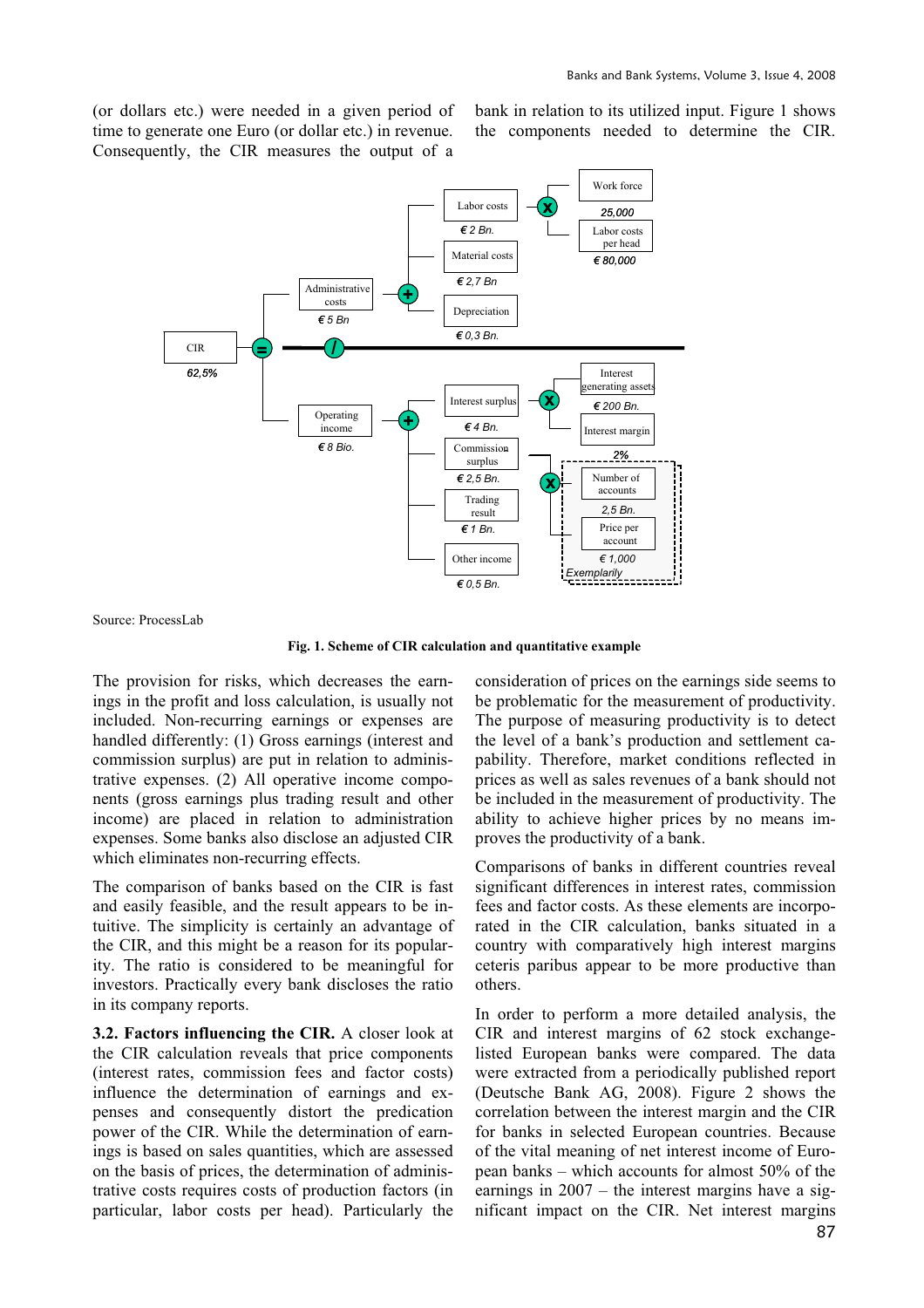within the respective countries – with the exception of Switzerland (decline of the interest margin >  $(0.5\%)$  – were relatively robust in the period of 2004-2007. When analyzing the impact of the interest margin on the CIR in 2006, there is a significant correlation ( $R^2 = 56.0\%$ ). The higher the interest margin in the local markets, the lower is the CIR. This correlation highlights the strong influence of this price component on the CIR.



Source: ProcessLab, Data: Deutsche Bank AG (2008).

#### **Fig. 2. Correlation of national net interest margins and national cost income ratios in selected European countries in the period 2004 until 2007**

The CIR is affected by additional factors which further decrease the predication power concerning productivity. These factors are not related to and therefore independent of the level of service production. However, they have a direct influence on the earnings and expenses of a bank and consequently influence the CIR:

- *Business model:* The specific business model of a bank has a direct effect on the CIR. Therefore, significant differences in the average CIR are the result (e.g., in 2007: private banks: 50.6%, multiregion-banks: 49.8%, universal banks: 60.1%, and corporate banks with focus on capital markets: 79.0% (Deutsche Bank, 2008)). Welch (2006) identifies drivers depending on business models to explain differences in CIR in British banks.
- *Regional focus*: As shown above via the example of interest margins, commission fees and factor costs differ markedly in individual countries as well.
- i *Cyclic improvements of income*: The CIR seems to be more favorable in boom times because of over-proportionately high earnings. Times characterized by an economic downturn usually generate a decrease in earnings resulting in a less favorable CIR.
- i *Non-recurring effects:* Non-recurring income, such as selling holdings or non-recurring costs caused by restructuring programs, is included in the CIR calculation. Banks rarely disclose adjusted CIR values.
- i *Risk affinity*: The risk affinity of a bank concerning granting loans has an important impact on the CIR. A higher risk affinity leads to higher interest margins because of higher risk premiums. Thus, interest earnings increase and the CIR decreases. Deferred risk adjustments are not considered in the CIR calculation. Yet, they are reflected in the profitability of a bank. This means that a bank can disclose a favorable CIR even though it needs to write off billions of assets – for instance because of the subprime cri-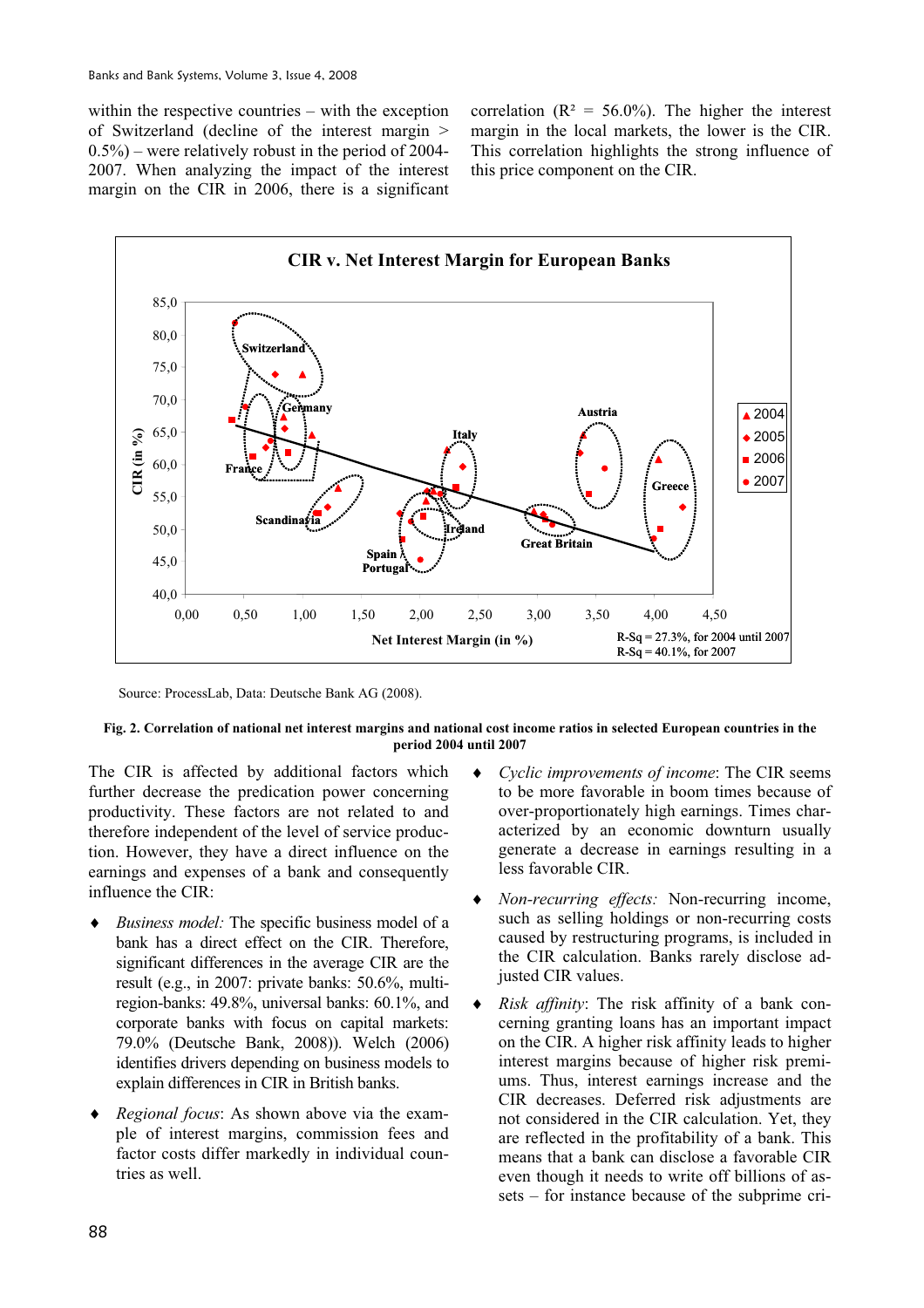sis. A good example is UBS, which deteriorated its CIR of 69.7% (31.12.2006) to 110.3% (31.12.2007) within one year (Fourth Quarter 2007 Report of the UBS Group). The jump was not caused by a sudden decrease in productivity but it was due to the impairments on US mortgage loans with low or no collateral (subprime).

i *Balance sheet management*: The balance sheet policy of a bank affects the refinancing costs along the yield curve. These costs are considered in the interest earnings and thus have an impact on the CIR as well.

**3.3. Adjustment of the CIR.** To determine the productivity of a bank there is a demand for a ratio which represents the actual performance – namely a ratio that considers the production and settlement of bank services, i.e. transforming resources (inputs) such as human resources, IT systems etc. into products and services (outputs). If productivity is understood and viewed in this way, then the CIR is an unsuitable measure for productivity.

A direct calculation of quantity-based productivity is hardly possible due to the lack of publicly available information in the banking business. But if the price components on the earnings side and the expenses side can be eliminated, the focus can be placed on the quantity components of performance. This approach is also applied in the adjustment of profitability indices which are based on profitability ratios, e.g. the Total Factor Productivity (TFP)-index (Coelli et al., 2005).

However, such adjustments are difficult as a result of lacking price information. An extensive comparison of price structures in different countries has not been successfully performed yet, since transparency is low and product supply and consumer behavior are very different. Comparative studies are only available for selected business fields, e.g. performance of account-based services in worldwide retail banking (Capgemini, EFMA and ING, 2007). The following procedure of adjusting price components within the CIR is based on available data and includes most of the banks´ earnings and expenses. A complete adjustment is not possible because of incomplete or missing data related to income from commission business and due to lacking data to adjust for differences in the area of material costs. The adjustment can be carried out as follows:

On the earnings side, the differences in interest margins of the observed banks have to be excluded. As the interest income of European banks represents almost 50% of the total earnings, about half of the earnings can be adjusted. The adjustment of interest margins is easy since the needed data can be calculated based on publicly available information.

On the expenses side, the differences in national labor costs have to be eliminated. This entails adjusting a large expense position as labor costs account for more than 60% of the expenses of European banks.

The effects of adjusting the CIR are shown in the following by means of a comparison of European stock exchange-listed banks for the year 2007. Differences in business models etc. are neglected. The data of German banks are taken as reference data for the adjustment. Thus, the underlying mathematical assumption is that all European banks have the same interest margins and labor costs as German banks. The adjustment leads to interesting results (Figure 3).

The starting point for the analysis is the unadjusted CIR. Here, Iberian banks hold the leading position (unadjusted CIR of 45.3%). Greek banks with a CIR of 48.5% are ahead of the UK (50.6%) and of the European average (55.9%). Swiss banks trail with a CIR of 81.8%. If the CIR is considered as a productivity ratio, Swiss banks are the least productive in Europe. French and German banks show unfavorable values as well.

The adjustment of price effects involves two steps. Firstly, the discrepancies in market prices regarding interest are eliminated and adapted to the German level. For this purpose the average interest margin of German banks (0.73%) is used. Through this adjustment the CIR of each country changes noticeably. Now French banks are at the top with a CIR of 62.2%, followed by German banks (63.5%) and Nordic banks (64.0%), while the situation of Greek banks (105.5%) has worsened seriously. Austria holds the last position in the ranking of European banks with an adjusted CIR of 122.0%.

Secondly, the CIR is adjusted for national differences in labor costs. The ranking changes again. The labor cost level in Germany is slightly above the European average whereas Greek labor costs lie  $40\%$  behind the average (Eurostat, 2006).<sup>6</sup> As a result of the adjustment of labor costs to the German level, the CIR of Greek banks changes even more. The supposedly high productivity of Greek banks worsens to a CIR of 150.5%. In other words, it would cost 3 Euros to earn 2 Euros.

An adjustment of CIR for price components on the earnings and expenses side leads to a different perception of productivity in European banks. Based on the classic CIR, Iberian and Greek banks appeared to be the most productive. After the adjustment, however, German and Swiss banks assume the top positions in the ranking. The high degree of automation in these countries may help explain this change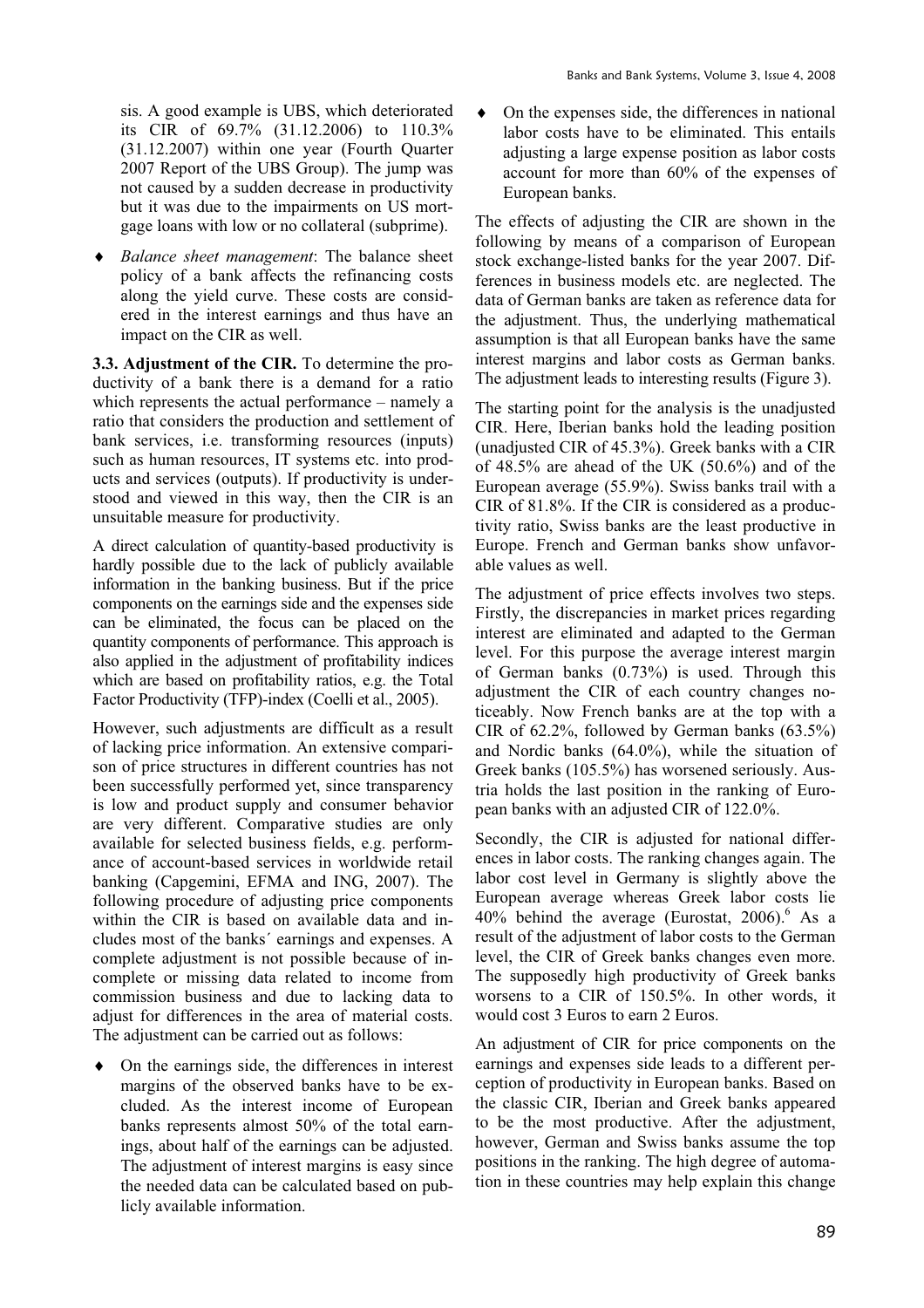in the ranking, in spite of the very low interest mar- gin and the high labor costs.



Net interest margin, Deutsche Bank AG (2008)

| <b>Iberian</b> | 2.01% |
|----------------|-------|
| UK             | 3.13% |
| Greek          | 4 00% |
| Austrian       | 3.58% |
| Nordic         | 1.12% |
| Irish          | 193%  |
| European       | 1.60% |
| Italian        | 2.18% |
| German         | 0.73% |
| French         | 0.52% |
| Swiss          | 0.43% |
|                |       |

Labor costs index, Eurostat (2006)

| Iberian      | 0.71% |
|--------------|-------|
| UK           | 1.20% |
| Greek        | 0.53% |
| Austrian     | 0.89% |
| Nordic       | 0.83% |
| Irish        | 0.83% |
| European     | 0.87% |
| Italian      | 0.84% |
| German       | 1.00% |
| French       | 0.77% |
| <b>Swiss</b> | 1.09% |
|              |       |

Source: ProcessLab

**Fig. 3. CIR for European banks before and after the adjustment of differences in interest margins and labor costs 3.4. Summary concerning the CIR.** This section has shown that the CIR is not adequate for measur-

ing productivity and efficiency in banks. The CIR embodies the character of a *profit ratio*. Price com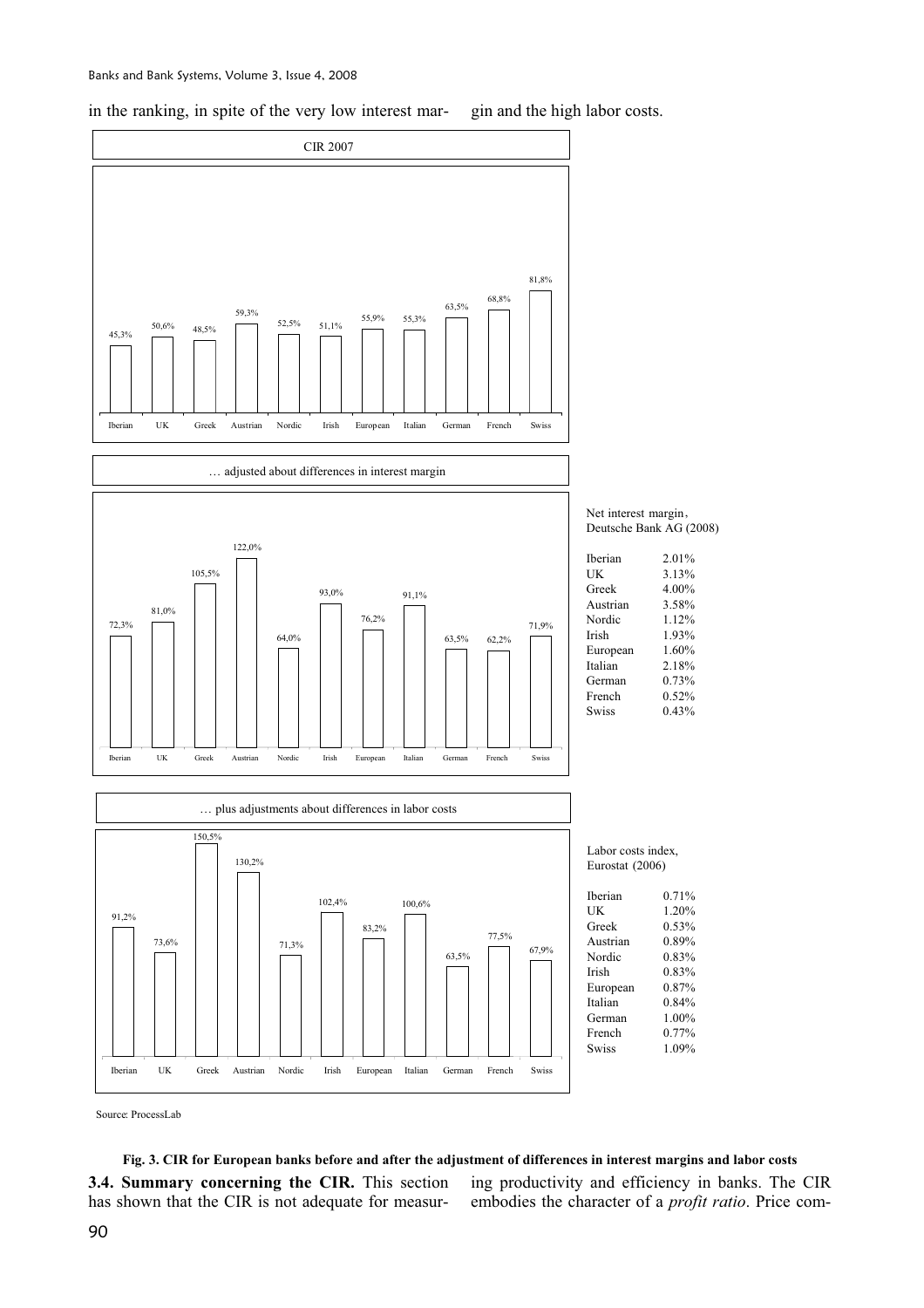ponents on the earnings side have an essential impact on the CIR. They distort the predication power of performance concerning the actual production and settlement of bank products and services (Fiorentino, Karmann and Koetter, 2006). Thus, banks operating in countries with high interest margins seem to be highly productive. Yet, a bank's ability to achieve high prices for its products does not increase its productivity. In order to arrive at an approximate determination of productivity, the CIR needs to be adjusted. Price components have to be eliminated and adjustments have to be made for the respective interest margin and costs of labor in different countries. The results always lead to the same information and exhibit robustness. The procedure shown here is pragmatic and based on publicly available data. However, the adjusted CIR is only suitable for a direct comparison of several banks, i.e. to determine a ranking in terms of *better than* or *worse than* another bank. However, an evaluation with respect to measuring and comparing efficiency to the best-practice case cannot be performed by simply comparing CIRs. The missing indicator function of the CIR for the efficiency of banks has already been shown in empirical studies (e.g., Bikker, 1999).

#### 4. Process-based analysis of efficiency

An adjusted CIR provides an indication about valuebased productivity, i.e. how much input was needed to achieve an adjusted income. Yet, even an adjusted CIR cannot replace a well-grounded analysis of efficiency in banks. Real progress can only be made if the efficiency of *business processes* represents the focus point of the analysis instead of the productivity of a bank as a whole.

**4.1. Necessity for a process approach.** Business processes are the basis of enterprises' productivity and efficiency (Hammer and Champy, 1993). They are relatively solid over time; furthermore, they can be compared between different enterprises. Analysis of processes is a key element for evaluating service capability or *performance* (Kueng, Meier, and Wettstein, 2001).

Although process orientation is widespread in banks, such a mindset is neither fully understood nor applied continuously. So far, only selected processes are measured and controlled. Yet, to assess productivity of banks on the level of processes, a thorough understanding of the banks' processes, e.g. in the form of a process architecture (Österle, 1995), is essential. Furthermore, a clear understanding of the relevant input and output factors to generate bank products and services is required. Moreover, standards for the definition and accounting of the measurement of quantities are needed. Obviously, banks face challenges and significant requirements for performance measurement on a process level, due to the characteristics of bank products and services and the complex IT architectures that contain a multitude of applications along the process chains.

Besides performing productivity analysis, banks should strive for measuring the efficiency on the level of business processes. Simple analyses of productivity are descriptive and should only serve as a starting point. However, empirical studies show that ratios based on a process level are still rarely conducted and only used in the field of business process management (Kueng, Meier, and Wettstein, 2001; Heckl, 2007).

In contrast to productivity analysis, the measurement of efficiency features a normative character (Ray, 2004). The goal is to determine a potential increase in performance compared to the best possible case. This comparison to other processes or to the same process of another bank – in terms of benchmarking – enables an assessment of the bank's own performance.

In efficiency measurement, it is essential to consider several factors simultaneously in the analysis. Only this approach ensures the accurate determination of the multi-dimensional character of performance within a business process. In the context of process management, the factors costs, quality, time, and operational risks have to be balanced. These factors must not be analyzed separately from one another, but need to be considered collectively.

**4.2. Approaches for a process-based efficiency analysis.** Three benchmarking approaches are available to analyze business process efficiency (Figure 4):

- (1) Comparison of a bank's business process with similar processes within the same organization or with other banks.
- (2) Comparison of bank processes with processes in another industry as far as they possess a comparable structure or comparable activities.

The objective of these two approaches is to analyze the one's own process performance with respect to *inefficiency*. The analysis reveals opportunities for improvement compared to the best possible execution of a comparable process. The approaches are related to the strategic level of business process management and allow for a comparison of performance in consideration of a different process design. Starting points for the analysis are the input and output factors of a business process. This entails, on the one hand, considering the resources for process execution in terms of working hours or needed IT systems (inputs). On the other hand, the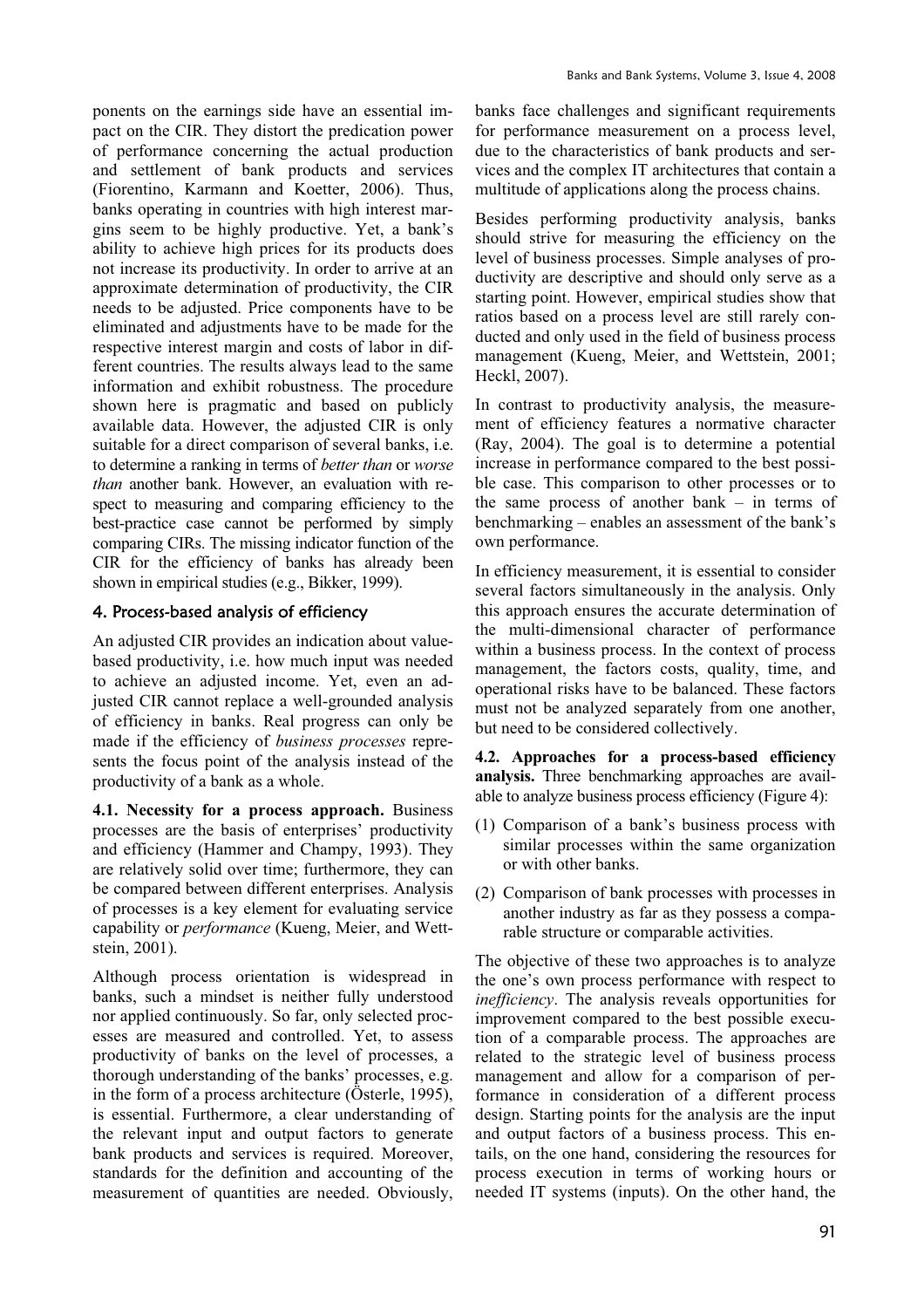quality of the product or service as well as the adherence to delivery dates and the operational risks, which are involved in the process execution, need to be included (outputs).

(3) Comparison of single transactions within a particular business process.

This approach aims to identify opportunities for improvement while executing a certain process

(e.g., securities transaction process). The "intrinsic" inefficiency of a process is caused by differences in the execution of single activities within a process chain (Burger and Moormann, 2008). To identify this type of inefficiency, transactions which are cleared and settled *within* a business process need to be compared to their output. This approach is related to the operational level of business process management. As is the case in the other approaches, this approach of measuring performance requires consideration of the factors of costs, time, quality, and operational risks.



Objective: Identification of optimization potential in comparison with a best-practice process within the banking industry.

Objective: Identification of optimization Objective: Identification of optimization potential in comparison with a best-practice potential in the process execution through a process of a different industry. comparison of each single transaction with the best-practice transaction within the same

process.



**4.3. Techniques for measuring efficiency.** Methods and tools for the above described analyses of efficiency exist. Academic literature offers several measurement techniques which enable benchmarking with simultaneous consideration of different factors.

The key to efficiency analysis is the identification of a particular production function of the observed process. According to production theory, the production function represents all best possible inputoutput relations and therefore represents the benchmark for a process comparison. The divergence from the production function can be interpreted as *inefficiency*. The detected *inefficiency* thus illustrates the opportunity for improvement in comparison to the best possible case (Farrell, 1957).

Subject to the available data, the existing inefficiency can be separated into different components. A business process runs completely efficiently if it

utilizes the technical possibilities and input factors optimally (technical efficiency), allocates the resources in a best possible manner (allocative efficiency) and produces at an optimal scale (scale efficiency).

The techniques to measure efficiency can be separated into two groups – parametric and nonparametric methods (Lovell, 1993). Yet, there is no best possible method to measure efficiency. The choice of the method has to correspond to the problem and the given conditions (Bauer et al., 1998). In order to perform a measurement, parametric methods require a-priori assumptions concerning the development of the production function. Here, the *Stochastic Frontier Analysis* (SFA) is the most widely applied method. For non-parametric methods, the development of the efficiency line is determined by empirical data. Here, *Data Envelopment Analysis* (DEA) is commonly used (Cooper, Seiford, and Zhu, 2004).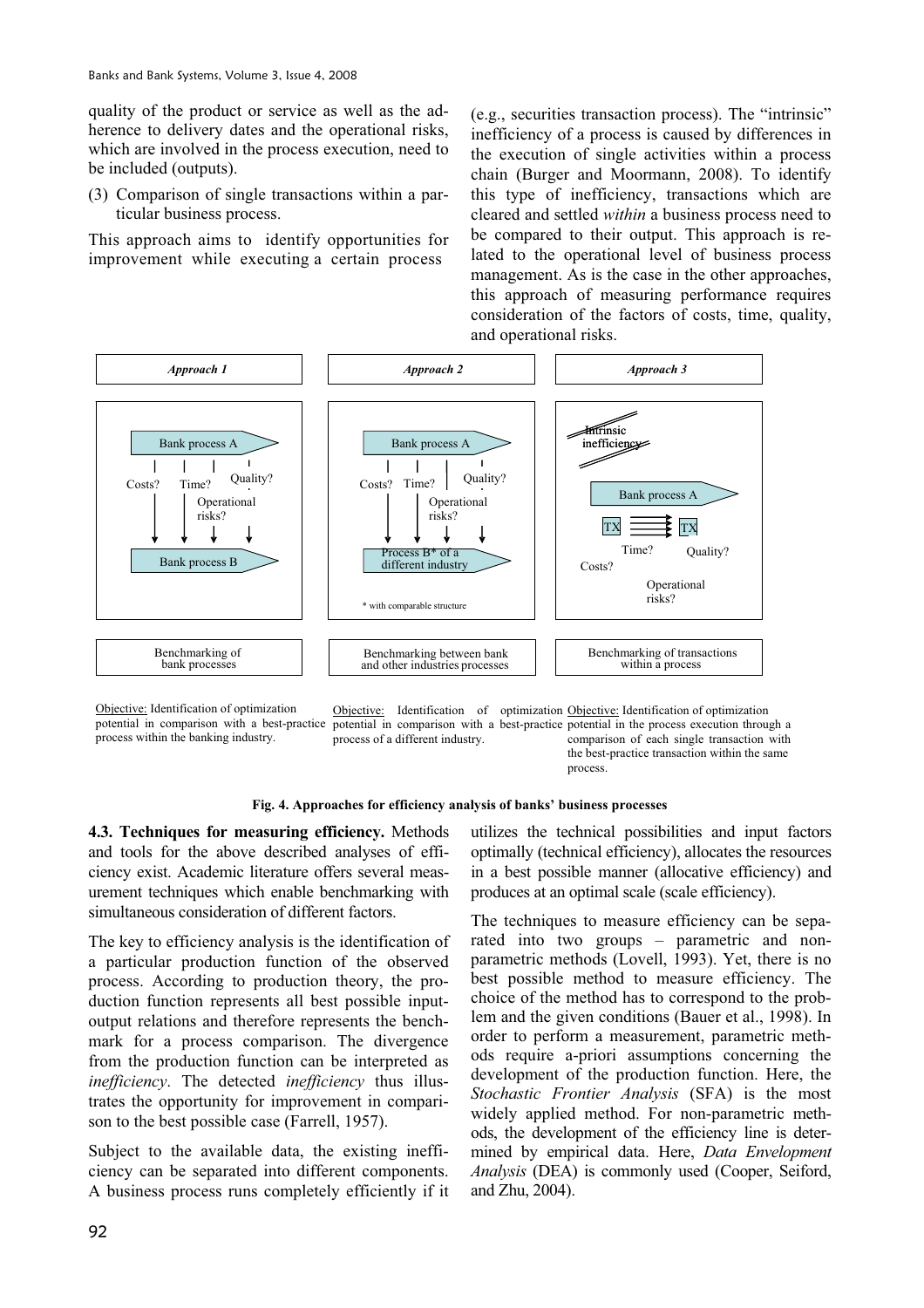Particularly the efficiency analysis of business processes through DEA seems promising, because the measurement can be conducted on the basis of only a few assumptions. The production function is determined by empirically measured data. The method enables "fair" benchmarking, as each observed object (e.g., a transaction) can present itself in the best possible way. DEA helps to identify realistic opportunities for improvement as this method compares each observed object to a similar peer-object or even to a combination of several peer-objects. Furthermore, DEA is very flexible in its application. Comprehensive business processes as well as single transactions can be examined regarding (in-) efficiency. Several discussions on the strengths and weaknesses of this method have been published (Coelli et al., 2005).

The approaches to efficiency analysis deliver important information which contributes to a better understanding of performance in banks. As a result of the on-going search for process improvements, methods such as DEA will gain further relevance for the analysis of process efficiency.

### Conclusion

Measurement of productivity and efficiency in banks is still in its infancy. As illustrated in this article, the traditional cost income ratio is not a suitable ratio to determine productivity. Interest margins as well as labor costs of a country significantly influence the CIR, and therefore this measurement does not appear to be appropriate when analyzing performance in terms of service production and settlement. This article suggests a procedure based on publicly available data and which enables an approximate evaluation of productivity in banks. The procedure eliminates price components to focus the analysis on the performance. The adjustment of the CIR leads to remarkable changes in the assessment of the productivity in European banks. Supposed productivity advances in various countries disappear. In particular, those banks which currently operate in markets with high interest margins lose top positions in contrast to banks operating in highly competitive markets with low interest margins.

High "real" productivity rates of banks serve as an essential starting point for the expected consolidation in the European financial market and the harmonization of margins. Banks that are currently benefiting from high interest margins have to direct their attention to making the necessary improvements in their own service capabilities so that they are able to compensate for the decreasing income.

Measuring productivity of a bank at the meta-level, i.e. for the bank as a whole, is not precise enough to develop specific recommendations for process improvement. Instead, a modern analysis of productivity should rather focus on banking processes. For this purpose several requirements have to be met. Methods such as Data Envelopment Analysis deliver a good insight into banking productivity and efficiency. Modern IT tools like Workflow Management Systems generate detailed data and enable the application of new analysis methods. Hence, exciting opportunities emerge for a future-oriented and effective process management in banks.

#### **References**

- 1. Bauer P.W., A.N. Berger, G.D. Ferrier, D.B. Humphrey. Consistency Conditions for Regulatory Analysis of Financial Institutions: A Comparison of Frontier Efficiency Methods // Journal of Economics and Business, 1998. –  $N<sub>2</sub>2. - pp. 85-114.$
- 2. Beccalli E., B. Casu, C. Girardone. Efficiency and Stock Performance in European Banking // Journal of Business Finance & Accounting, 2006. –  $\mathbb{N}^{1/2}$ . – pp. 245-262.
- 3. Berger A.N., D.B. Humphrey. Efficiency of Financial Institutions: International Survey and Directions for Future Research // European Journal of Operational Research, 1997. – №2. – pp. 175-212.
- 4. Bikker J.A. Efficiency in the European Banking Industry: An exploratory Analysis to rank countries // De Nederlandsche Bank Working Paper, Amsterdam 1999. –  $\mathcal{N}$ <sup>018.</sup> – 24 pp.
- 5. Burger A. Produktivität und Effizienz in Banken Terminologie, Methoden und Status quo // Frankfurt School of Finance & Management Working Paper,  $2008. - N992. - 96$  pp.
- 6. Burger A., J. Moormann. Detecting Intrinsic Inefficiency on Process Level Benchmarking of Transactions in Banking // 4th Workshop on Business Process Intelligence (BPI 08), Milano, 01.09.2008.
- 7. Capgemini, EFMA, ING. World Retail Banking Report 2007 // Capgemini, EFMA, ING Group, Paris 2007. 64 pp.
- 8. Charnes A., W.W. Cooper, E. Rhodes. Measuring the efficiency of decision making units // European Journal of Operational Research,  $1978. - N<sub>2</sub>4. - pp. 429-444.$
- 9. Coelli T.J., D.S.P. Rao, C.J. O'Donnell, G.E. Battese. An Introduction to Efficiency and Productivity Analysis //  $2<sup>nd</sup>$  Edition, New York: Springer, 2005. – 366 pp.
- 10. Cooper, W.W., L.M. Seiford, J. Zhu. Data Envelopment Analysis: History, Models and Interpretations. In: W.W. Cooper, L.M. Seiford, J. Zhu (Eds.): Handbook on Data Envelopment Analysis // Boston: Kluwer Academic,  $2004. - pp. 1-39.$
- 11. Deutsche Bank AG. European Banks Running the Numbers: Spring edition. // DB Global Markets Research, London 2008. – 180 pp.